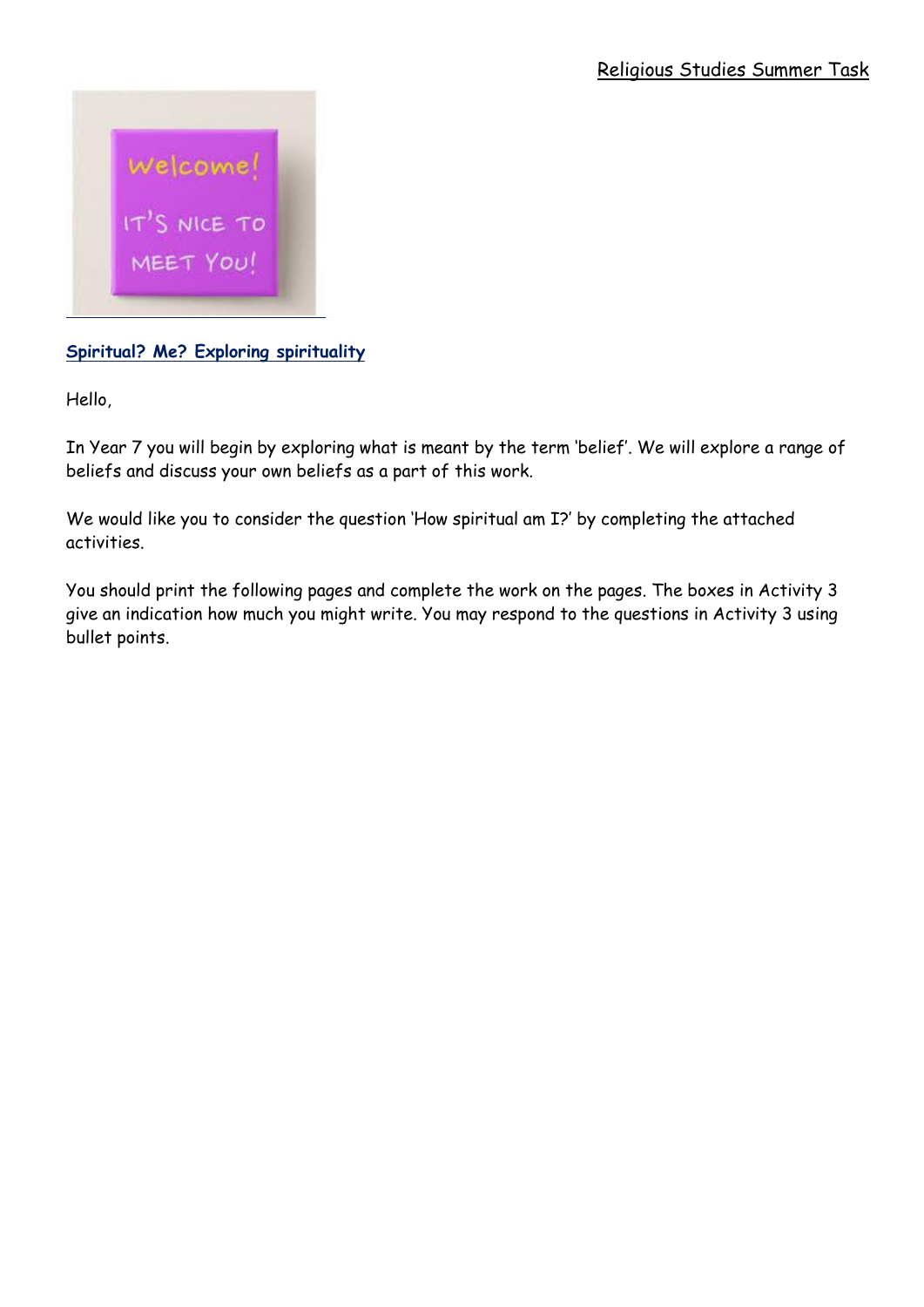## Activity 1. **Spiritual? Me?** A quiz to explore spirituality

Work by yourself. Choose 1 reply to each question. Use the chart on the next page to get your scores

A = Agree Strongly / B = Agree a bit / C = Disagree a bit / D = Disagree completely.

|     | Sixteen Spiritual signals: which ones matter to you?                                                                               | $\boldsymbol{A}$ | B | $\mathcal{C}$ | D |
|-----|------------------------------------------------------------------------------------------------------------------------------------|------------------|---|---------------|---|
| 1.  | Music matters to me because through my music, I can get my feelings tuned<br>up and my life in harmony.                            |                  |   |               |   |
| 2.  | Other people matter to me because friends and family are the main meaning<br>and purpose in my life                                |                  |   |               |   |
| 3.  | I'm not bothered about the natural world - animals, birds, streams and<br>mountains. My way of life doesn't need the green         |                  |   |               |   |
| 4.  | I believe in something more than just atoms and matter. I might not call<br>this 'God', but there's more to life than science.     |                  |   |               |   |
| 5.  | Silence and time alone are important for me to help me feel OK about life. I<br>like thinking deeply by myself.                    |                  |   |               |   |
| 6.  | I don't believe that a partner and a love life makes you happy. You can be<br>happy alone. 'Love' can make you unhappy too.        |                  |   |               |   |
| 7.  | It's interesting to find out about the world of nature, evolution, where we<br>come from and how the body works. This is exciting. |                  |   |               |   |
| 8.  | God doesn't exist. There's no such person. It's all in people's imagination. It's<br>good to be certain about Atheism. It's right. |                  |   |               |   |
| 9.  | Sometimes I am amazed at life: the ideas, passions and things I can do make<br>me wonder: 'Why do I deserve this?'                 |                  |   |               |   |
| 10. | If you have a successful family, then that's a successful life. One of my top<br>wishes is: make a good family when I grow up.     |                  |   |               |   |
| 11. | I get peace and calm from the outdoor life. I love the world of nature.<br>River, wind, lightening and sea make me feel alive.     |                  |   |               |   |
| 12. | I just don't care about God at all. I'm not really an atheist, but it simply<br>doesn't bother me. I don't ever think about God.   |                  |   |               |   |
| 13. | Being born is a gift. And a priceless gift too. I'm grateful for it.                                                               |                  |   |               |   |
| 14. | I am a good friend, and I have good friends.                                                                                       |                  |   |               |   |
| 15. | When we die, our bodies rot away, and go back to the dust we came from.<br>This doesn't scare me. Flowers grow on graves.          |                  |   |               |   |
| 16. | I have felt, at least once in my life, that I was in touch with a power or a<br>presence different to my 'everyday self'           |                  |   |               |   |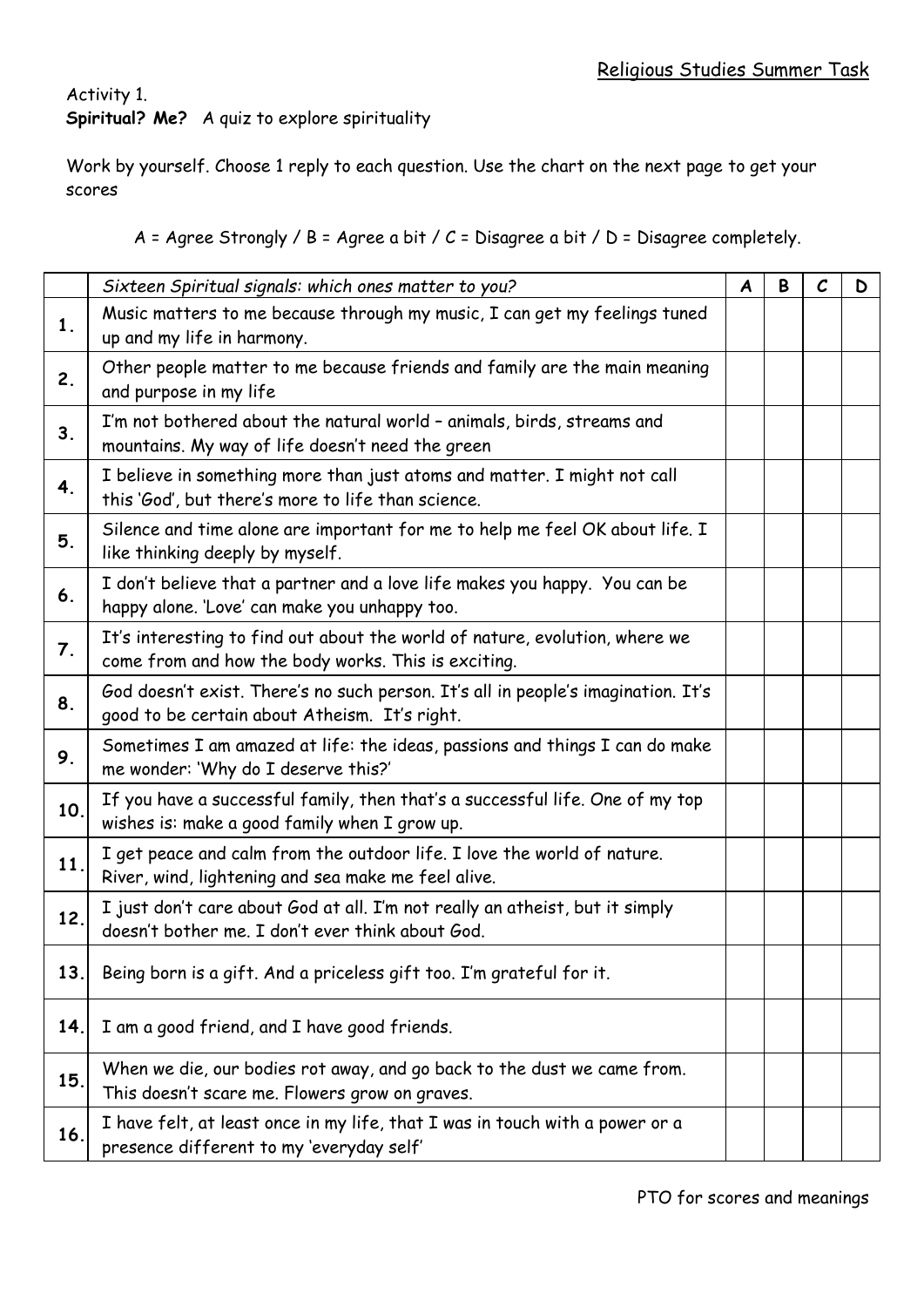| Questions: circle your answer. Add your scores in the four columns. |         |                     |                        |                     |                        |                         |                      |                        |                 |                |         |
|---------------------------------------------------------------------|---------|---------------------|------------------------|---------------------|------------------------|-------------------------|----------------------|------------------------|-----------------|----------------|---------|
| Spirituality and your                                               |         |                     | Spirituality and       |                     | Spirituality of the    |                         | Spirituality and the |                        |                 |                |         |
| self                                                                |         | relationships       |                        | earth               |                        |                         | 'beyond'             |                        |                 |                |         |
| $\mathbf{1}$                                                        | $A = 5$ | $B = 4$             | $\overline{2}$         | $A = 5$             | $B = 4$                | $\overline{\mathbf{3}}$ | $A=1$                | $B=2$                  | 4               | $A = 4$        | $B=2$   |
|                                                                     | $C=2$   | $D=1$               |                        | $C=2$               | $D=1$                  |                         | $C=4$                | $D=5$                  |                 | $C=2$          | $D=4$   |
| 5                                                                   | $A = 5$ | $B = 4$             | 6                      | $A = 1$             | $B=2$                  | $\overline{7}$          | $A = 4$              | $B = 3 C = 2$          | 8               | $A = 3$        | $B = 1$ |
|                                                                     | $C=2$   | $D=1$               |                        | $C = 3$             | $D=5$                  |                         | $D=1$                |                        |                 | $C=1$          | $D=3$   |
| 9                                                                   | $A = 5$ | $B = 4$             | 10                     | $A = 5$             | $B = 3$                | 11                      | $A = 5$              | $B = 4$                | 12              | $A = 1$        | $B=3$   |
|                                                                     | $C=2$   | $D=1$               |                        | $C=2$               | $D=1$                  |                         | $C=3$                | $D=1$                  |                 | $C=3$          | $D=1$   |
| 13                                                                  | $A = 5$ | $B = 4$             | 14                     | $A = 5$             | $B = 3$                | 15                      | $A = 4$              | $B = 1$                | 16              | $A=5$          | $B = 4$ |
|                                                                     | $C=1$   | $D=1$               |                        | $C=2$               | $D=1$                  |                         | $C=1$                | $D=3$                  |                 | $C=2$          | $D=1$   |
| 1, 5, 9, 13                                                         |         | 2, 6, 10, 14        |                        | 3, 7, 11, 15 Total: |                        |                         | 4, 8, 12, 16 Total:  |                        |                 |                |         |
| Total:                                                              |         | Total:              |                        |                     |                        |                         |                      |                        |                 |                |         |
|                                                                     |         |                     |                        |                     |                        |                         |                      |                        |                 |                |         |
| Over 12 for these four                                              |         |                     | Over 12 for these four |                     | Over 12 for these four |                         |                      | Over 12 for these four |                 |                |         |
| questions means that                                                |         |                     |                        |                     | questions means that   | questions says you have |                      | questions is a signal  |                 |                |         |
| your spiritual sense                                                |         |                     |                        | relationships are   |                        | an earthy spirituality, |                      |                        | that God or the |                |         |
| give a high value to the                                            |         |                     |                        | important to you in |                        | in touch with the       |                      |                        | 'beyond' (the   |                |         |
| individual self                                                     |         | your spiritual life |                        | 'green'             |                        | 'transcendent') is      |                      |                        |                 |                |         |
|                                                                     |         |                     |                        |                     |                        |                         |                      | important to your      |                 |                |         |
|                                                                     |         |                     |                        |                     |                        |                         |                      |                        |                 | spiritual life |         |
| Grand total:                                                        |         |                     |                        |                     |                        |                         |                      |                        |                 |                |         |
|                                                                     |         |                     |                        |                     |                        |                         |                      |                        |                 |                |         |

Activity 2: **What is your spiritual identity? Add up your scores.**

## **What was your grand total score? Here are the interpretations of your score:**

| $16 - 28$ | You don't think being spiritual is very important. You may find your life's meanings<br>through very practical activity. You don't find thinking deeply about spiritual<br>questions is worth the effort.                                                                                                                         |
|-----------|-----------------------------------------------------------------------------------------------------------------------------------------------------------------------------------------------------------------------------------------------------------------------------------------------------------------------------------|
| $29 - 42$ | Some aspects of spirituality matter to you, but other ones don't. Your spiritual life<br>may be connected to just one of the four elements of spirituality (self, relating,<br>earth, God) Your way of life doesn't leave you much time for feeling and thinking<br>deeply or reflectively. Try it some time - you might like it. |
| $43 - 58$ | You are tuned in to spiritual questions. You find some (2 or 3) aspects of spiritual life<br>important. You have many questions about life's mysteries to explore. Spiritual<br>thinking and reflecting may help you find your own path in life.                                                                                  |
| $59 - 72$ | You're a very spiritual person. All aspects of spiritual life touch you in some ways.<br>You are a deep thinker about the things of the spirit. The spirituality of self, of<br>relationships, of the Earth and of God (or the transcendent) all make a difference to<br>you.                                                     |